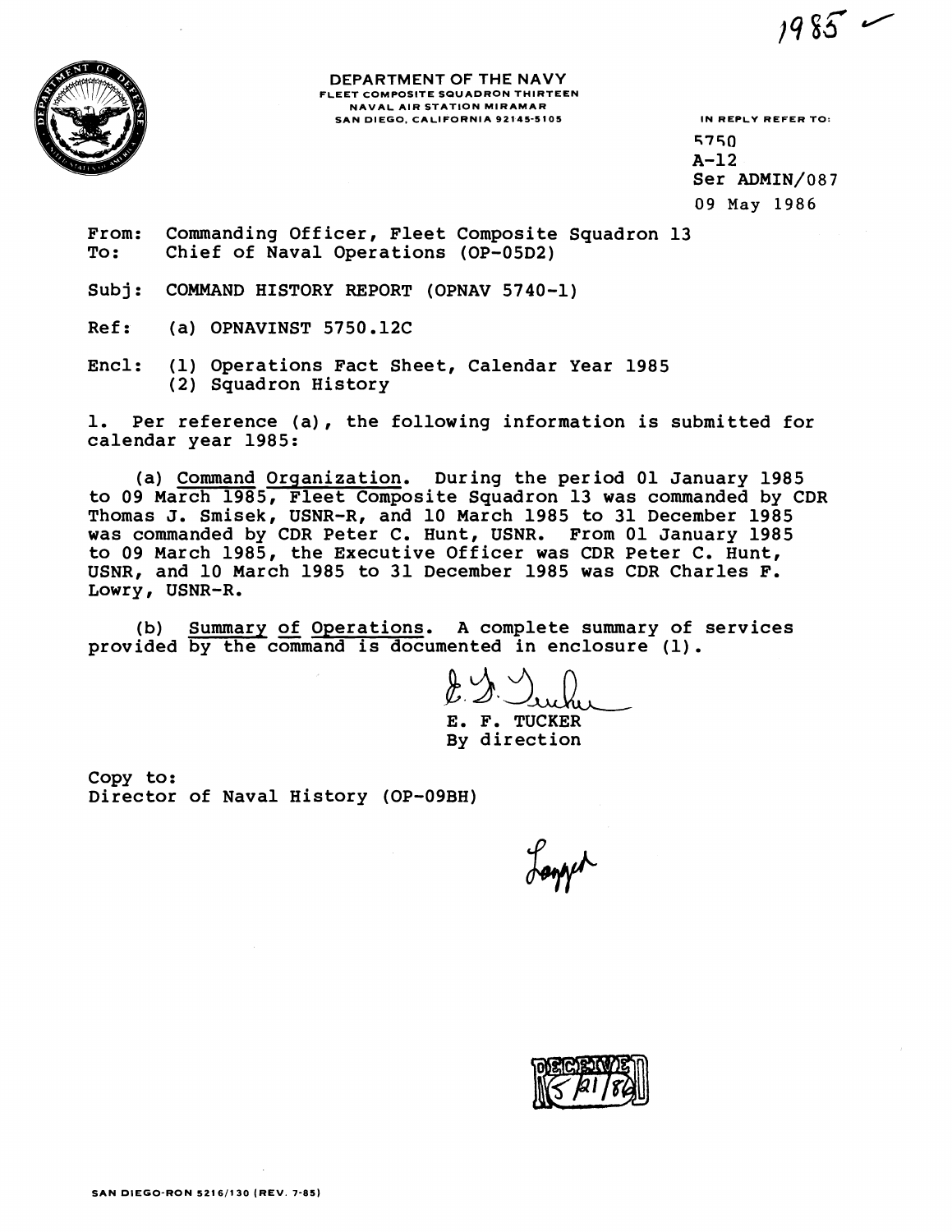## **VC-13 SQUADRON HISTORY**

 $\sigma_{\rm c}$  and  $\sigma_{\rm c}$  and  $\sigma_{\rm c}$ 

**Fleet Composite Squadron 13 (VC-13) was commissioned at New Orleans on 1 September 1973. Initially VC-13 operated the F-8H Crusader with a complement of 17 officers and 127 enlisted men, former members of the two decommissioned New Orleans Anti-Submarine Fighter Squadrons, VSF-76 and VSF-86. In April 1974, the squadron transitioned to the single-seat A4L Skyhawk. As the demand for the services of VC-13 increased, the squadron began operating more detachments on the West Coast. Finally, in February 1976, VC-13 was permanently assigned to NAS Miramar. During the Summer and Fall of 1976, the squadron transitioned to the TA4J Skyhawk, significantly increasing its support capabilities.** 

The "Fighting Saints" of VC-13 provide the finest, most varied **airborne services available to surface and air units of the U. S. Armed Forces. In addition to the traditional target presentation mission flown by other composite squadrons, VC-13, utilizing the work horse A-4 "Skyhawk" series aircraft, provides realistic hands-onhardware air combat readiness practice for units as diverse as the CNO AEGIS Project, the U. S. Navy and Air Force Fighter Weapons School, Fighter Squadrons of the Navy, Marine Corps and Air Force, as well as countless ship and shore units from coast to coast and Canada. VC-13, has provided these services in a timely and professional manner.** 

**Fleet Composite Squadron 13 was commanded by CDR Peter C. HUNT until relieved by CDR Charles F. Lowry on 15 March 1986. VC-13 has a complement of 30 officers and 177 enlisted and 9 TA4J and 5 A-4E Skyhawks.**